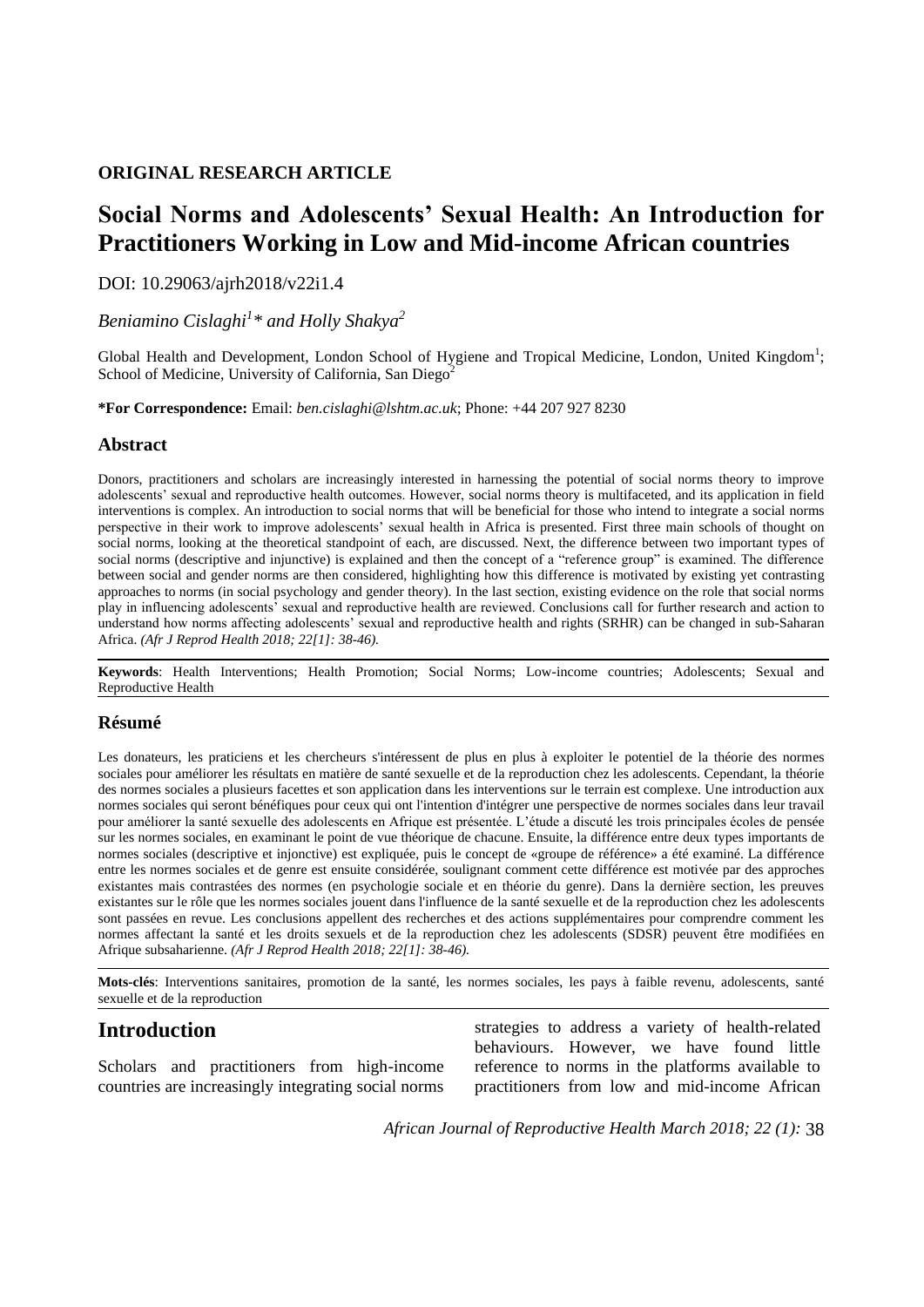countries working on adolescents' health and reproductive rights. In this paper, we aim to provide an introduction to social norms theory for practitioners working to improve adolescents' reproductive health in Africa. We detail main distinctions across schools of thoughts in the social norms literature, briefly discuss the difference between social norms and gender norms, and then present recent advancement in social norms theory. Before some brief concluding remarks, we review key studies on norms and adolescents' sexual reproductive health and rights (SRHR) (some of which are from low and mid-income African countries).

Despite the fact that social norms are one of the most widely studied drivers of human behaviour, scholars who study social norms disagree on what they are, how they sustain behaviour, and how they can be changed. Most theoretical studies that look at social norms acknowledge that complexity. Article titles such as: "Norms: the problem of definition and classification"<sup>1</sup>; "What is a social norm?"<sup>2</sup>; "An Explanation of Social Norms"<sup>3</sup>; "Explaining Norms"<sup>4</sup>; are common within the literature. The great variety of approaches and theoretical standpoints can generate confusion for those who want to apply social norms theory to real-life problems.

An important introductory distinction is that between legal, moral, and social norms. Legal norms are mostly written rules – laws and regulations, for instance – enforced by formal organisms (such as the State) with the authority to prosecute non-compliers<sup>5-7</sup>. Moral norms are instead internally-driven, value-based motivators of behaviour, that push individuals to behave in compliance with ideal states for self and the world<sup>8</sup>. Social norms, finally, are contextdependent, externally-derived rules of obligatory, appropriate, and acceptable behaviour shared by people in the same group or society $9-11$ .

Even though these three types of norms are often presented as different theoretical constructs, in practice many connections exist between them. Legal and social norms can influence each other, both positively (when one

*Cislaghi and Shakya* Social Norms and Sexual Health: An Introduction

causes the shift and realignment of the other) and negatively (when one "crowds out" the other). While the law, if enforced, might overtime contribute to a shift in the norm (think of the change in acceptability of smoking in restaurants), laws that are too far from the norm might not be respected<sup>12</sup>. That is, people might not follow a specific law because it seems unreasonable or unrealistic to them, and they believe nobody else will. Also, while enforcement of the law requires the institutional capacity to enforce that law, respect of the law requires a social norm of legal obedience. That is, when people believe that nobody in their region or country respects the law (or that everybody follows customary rules but not State law), law compliance requires the strengthening of the belief that State law are  $respected<sup>13</sup>$ .

Commentators have argued that moral and social norms are deeply linked, with some suggesting that their distinction is not easily  $\frac{12}{3}$  drawn<sup>14</sup>. Haidt<sup>15</sup>, for instance, suggested that evolution shaped our "moral senses," so that all human beings share the same moral emotions, but that the trigger-events for those emotions are socially constructed.

### *Three main theoretical perspectives on social norms*

In the literature, there exist three main perspectives on social norms: norms as behavioural regularities, norms as clusters of attitudes, and norms as social beliefs. In this paper, we adopt the last of these approaches, but look briefly at the first two.

# *Social norms as behavioural regularities*

Early work on social norms (mostly emerging from the fields of sociology and economics) defined them as practices shared across individuals, that emerge through repetition of behaviours<sup>16</sup>. However, as several commentators have observed, behavioural regularities might be due to factors other than normative. In certain parts of the world, for instance, most marriages might take place in June not because there is a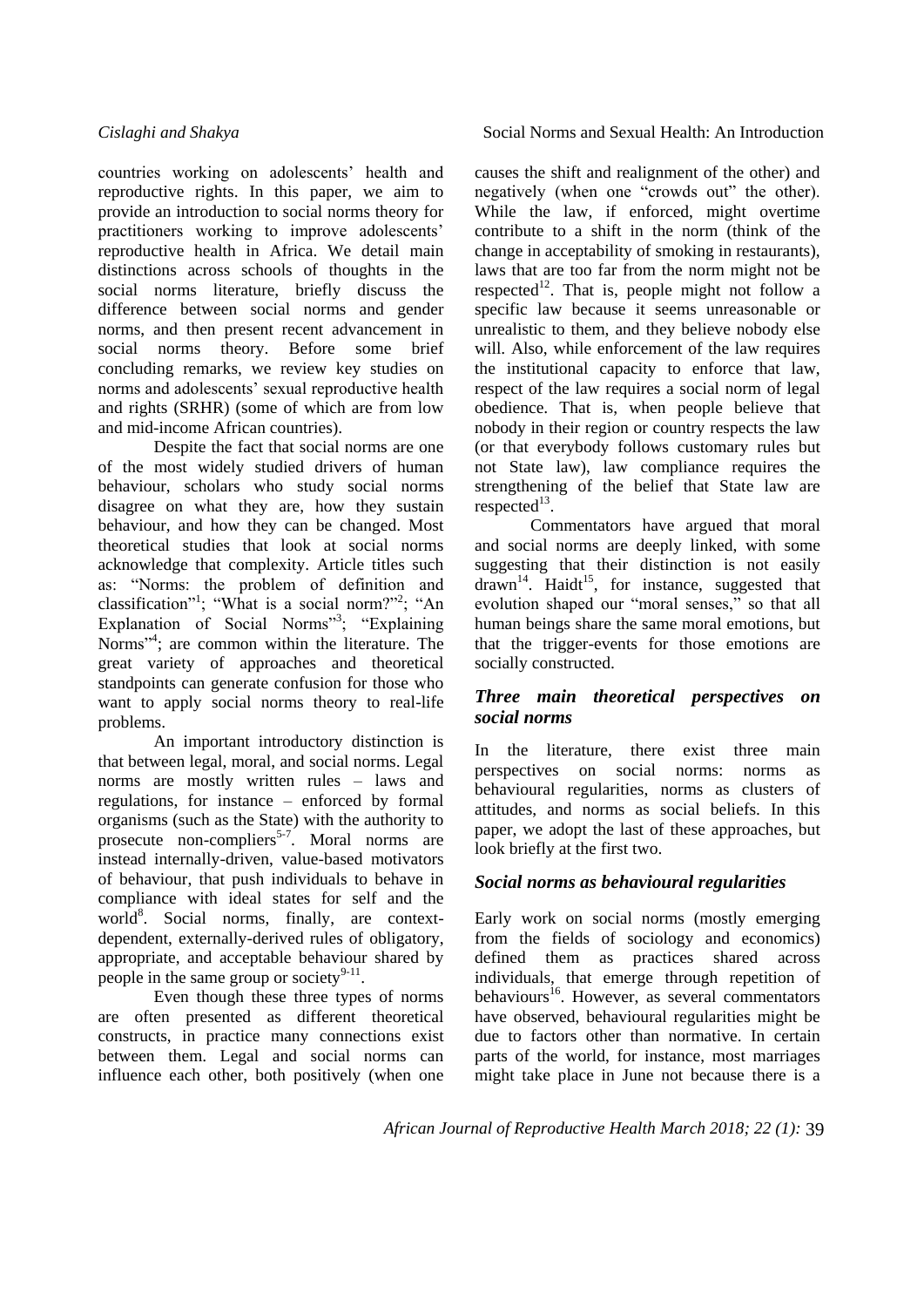norm demanding that people should do so, but because that's when the weather is at its best<sup>17</sup>. Similarly, most people drink water, but they don't do so motivated by the belief that others do as well, just because they are thirsty.

#### *Social norms as clusters of attitudes*

Another school of thought in social norms theory defines social norms as the attitudes that people share in a given group<sup>4</sup>. However, the idea that norms can be understood as clusters of attitudes has limited applicability when people act against their own individual attitude, under the false belief they are aligning their actions with the attitudes of others. This dynamic (in which people falsely believe others have attitudes different from their own) is a well-studied phenomenon in social psychology called *pluralistic ignorance*18, 19. The norms as attitudes school is not helpful for practitioners dealing with cases of pluralistic ignorance and, for both measurement and programmatic purposes, is less complete than those approaches that explain why people behave against their own and (unwittingly) other people's individual attitudes.

### *Social norms as social beliefs*

A third school of thought on social norms emerged from empirical findings primarily originating from studies in social psychology. In this school of thought, the work by Cialdini and colleagues has been path-breaking $20-23$ . Their theory identifies two types of social norms as beliefs: 1) one's belief about what others typically do in a situation X; and 2) one's belief about what actions other people approve and disapprove in a situation X. These scholars called beliefs of the first type *descriptive* norms, and beliefs of the second type *injunctive* norms<sup>21</sup>. Some commentators have suggested that social norms only exist when both beliefs are active. Bicchieri<sup>24</sup>, for instance, spoke of social norms as being the function of both empirical expectations (what I think others do) and normative expectations (what I think others think I should

*Cislaghi and Shakya* Social Norms and Sexual Health: An Introduction

do). Even though these theories vary in the words they use to define social norms, they agree on the basic premise that both individuals' beliefs about what others do and beliefs about what others approve of influence individuals' choices and actions. This paper adopts Cialdini's terminology of descriptive and injunctive norms.

#### *Descriptive and injunctive norms as behavioural drivers*

Descriptive and injunctive norms can be powerful drivers of behaviour. Experts in public advertisement have for many years exploited the power of descriptive norms to influence consumers' behaviour: when people believe that many others are doing something, they will be more favourably oriented towards, or even compelled to do the same. Much of the empirical evidence on the influence of descriptive norms comes from studies conducted in high-income countries, many of which were carried out by researchers interested in: 1) increasing proenvironmental behaviour<sup>25-28</sup>; and 2) reducing consumption of alcohol in university campuses $29$ -<sup>34</sup>. Injunctive norms have also been studied as influential drivers of human behaviour, and as with descriptive norms, have been used frequently in advertisements that strive to shape ideas of what consumers should do to be popular, likeable, or accepted by others ("drinking this beer will make a real man of you", or "using that mascara will make you more popular"). Studies that look exclusively at injunctive norms do exist $^{35,36}$ , although empirical researchers more commonly integrate analysis of both injunctive and descriptive norms in their studies.

The evidence is mixed about which of the two types of norms has stronger influence; differences in their strength might be due to the behaviour being influenced, as well as the characteristics of the population being influenced by the norm (age, gender, or economic status), the relationship between the influencers and the influenced (perceived social distance or proximity), and the characteristics of the context in which the influenced live (urban or rural, familiar or unfamiliar, for instance) $27,37,38$ .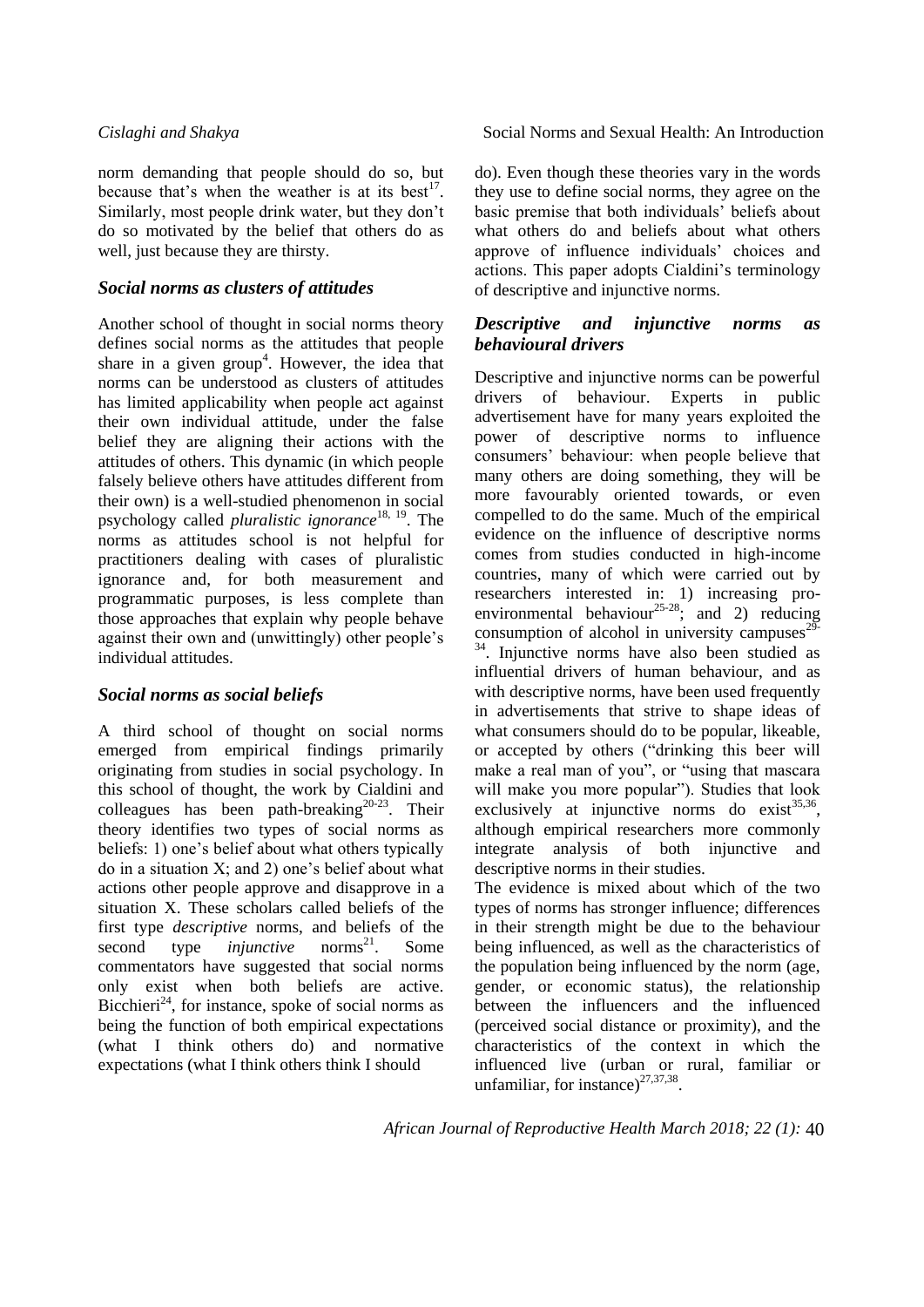### *The role of the "reference group"*

Scholars from various disciplines have been familiar with the concept of a *reference group* for more than half a century<sup>39-43</sup>. Even before social norms theory had emerged as field of research and practice, some scholars had started to propose a "reference group theory," arguing that individuals' behaviours are influenced by the behaviour of the group. In its earlier definition, a reference group was understood as the specific group of people that influence how individuals "think, feel, and see things"<sup>40</sup>.

Studies have shown that group membership can indeed act as a strong motivator for following the groups' behaviour. A group is likely to exert a stronger influence on behaviour particularly when one identifies with that group<sup>44,45</sup>. Some theorists have further argued that one's normative beliefs are projected onto a given reference group of people that matter to them when carrying out a given action<sup>24,46</sup>. Different reference groups can matter in different situations or for different  $\arctan$  behaviours. However, as Cialdini<sup>47</sup> observed, the behaviour of others can be normative even when the group is not particularly meaningful, as, for instance, in the street, where we might align our behaviour to what we believe is appropriate in front of complete strangers $48,49$ .

### *Mechanisms of norm compliance*

There is no widely shared agreement on why people comply with social norms. There are six main mechanisms that provide convincing explanations for people's tendency to comply with norms. The theories behind each of these mechanisms are varied and sometimes overlapping or contrasting. Attempts at comprehensive reviews exist elsewhere<sup>10</sup>. We offer here a simplified version as an introduction.

#### *Socialisation, internalisation and automaticity*

Psychological theories of social learning posit that social norms are learnt in the day to day interactions that humans have as children and

*Cislaghi and Shakya* Social Norms and Sexual Health: An Introduction

adolescents<sup>50</sup>. As children learn them throughout their development, norms become connected to feelings of shame and guilt that are triggers of appropriate behaviour<sup>51</sup>. In most of these cases, compliance with norms becomes automatic, rather than the result of internal rational deliberation<sup>52,53</sup>.

### *Social identity*

Norms' compliance can express group membership. For instance, a group of adolescents might share how they dress, talk, and more generally behave because they connect those actions to their sense of self in the group<sup>54, 55</sup>.

#### *Power*

Norms' compliance can be enforced by power holders invested in maintaining the social status quo<sup>56, 57</sup>. Others less powerful might not have the resources required to challenge the norm (authority, credibility, visibility, money, or relational network, for instance).

### *Solving social dilemmas*

Norms can help solve social dilemmas that require coordination or cooperation $58,59$ . Coordination allows people to achieve individual goals that require synchronising with the behaviour of others. An example can be found in the spread of fax machines in the late 80s: every person wants to communicate, but they will use faxes only if most others do. Cooperation instead allows people to achieve collective goals benefitting them as a group (often when their individual interests would be conflicting). Take, for instance, a group of fishermen who fish in the same lake. It's in their individual interest to overfish (they earn more money) but if everyone does there will be no more fish in the lake. A norm against overfishing will allow them to carry on their activity sustainably.

### *Punishments and rewards*

Finally, norms compliance can be motivated by the fear of social punishments and rewards for non-compliers and compliers respectively $^{60,61}$ .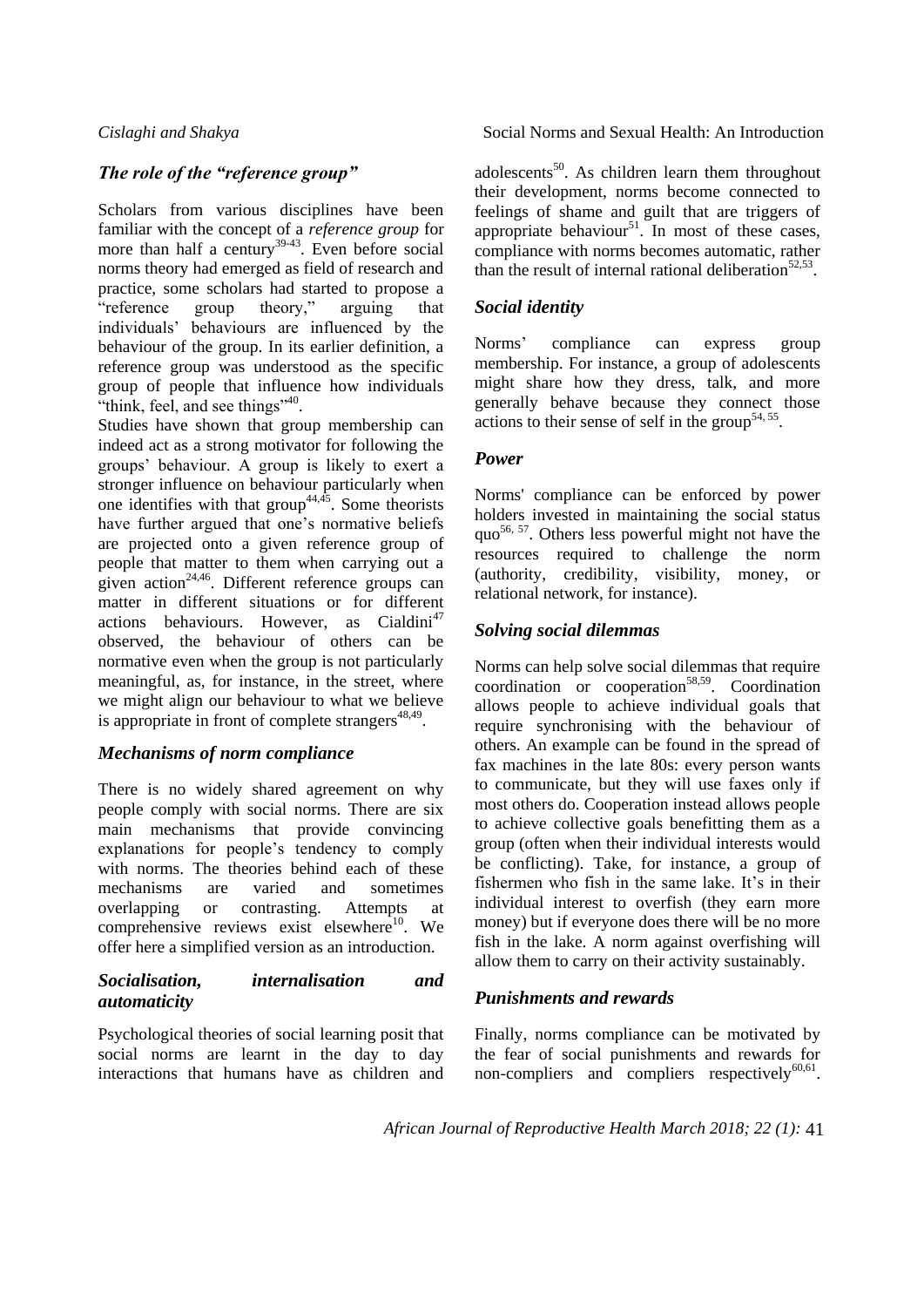Rewards might include praising, promotions, being recognised as a member of an elite group, and punishments might include gossip, disapproval, isolation, and potentially even death.

### *Recent advancements in the "norms as belief" approach*

#### *Norms are on a spectrum of influence*

Cislaghi and Heise $9$  argued that the strength of a norm varies according to four characteristics of a practice: 1) its detectability; 2) its interdependence; 3) it being held in place by proximal norms; and 4) its likelihood of resulting in sanctions. They suggest that there are four possible types of influence that norms can have: 1) they can make a practice *obligatory* (taking the example of female genital cutting); 2) they can make it *appropriate* (as in the case of an adolescent smoking to impress a group of friends); 3) they can make it *tolerated* (as in the case of littering); or 4) by exposing a person to a new attitude or behaviour, they can expand what is *possible* (as it happens, for instance, in the diffusion of a new technology).

### *Effective change requires embedding norms within an integrated framework of influence*

If norms operate along a spectrum, they do not exert exclusive influence on a given behaviour, but interact with other (material, institutional, social, and individual) factors in affecting the persistence of a practice or a behaviour  $62-64$ .

#### *The influence of social norms is often underestimated by actors*

Social Influence in general is underestimated $^{65}$  or unrecognised by  $\arccos^{25}$ . When asked about the reasons they do something, not many might realise or admit that they are under the influence of norms. That has obviously major implications for social norms measurement and diagnosis. Social network analysis, by measuring the similarity between the attitudes and behaviours of socially connected people, can be an important

*Cislaghi and Shakya* Social Norms and Sexual Health: An Introduction

tool for uncovering those underreported dynamics.

### *Social norms and gender norms*

Particularly relevant for adolescents' SRHR are gender norms. Practitioners working in this area, while perhaps unfamiliar with the theories presented so far, will be familiar with gender norms. There currently exists a gap between these two fields of research and practice; the language, approaches and perspectives used in the "gender" theory" approach need more harmonisation with those used in the nascent "social norms approach" to international development. On the one end are practitioners interested in challenging patriarchy, for whom transforming gender norms becomes part of the larger project of achieving gender equity. On the other end, there are donors and practitioners who, while less focused specifically on gender, began to apply the social norms theory to gender-related harmful practices. Even though the two fields of theory and practice are now intersecting, much remains to be done to develop a common vocabulary that would allow greater collaboration.

### *Social norms and SRHR*

Much evidence exists around the role that social norms play in influencing adolescents' healthrelated behaviour<sup>66-69</sup>. There also is a body of literature specifically on adolescent sexual behaviour and social norms in high-income countries, including many papers utilizing social network analysis as a way to capture peer effects. One sharp contributions is in the work by Mollborn<sup>70,71</sup>, who conducted a large qualitative study with adolescent students in the US, and<br>identified bundles of norms (at times identified bundles of norms (at times contradictory) that would variably stretch or restrict the space for adolescents' agency in negotiating sex. The two most comprehensive papers in the available literature are 1) a systematic review and 2) a qualitative synthesis of the norms affecting adolescents' SRHR $^{72,73}$ . The review investigated the associations between descriptive and injunctive norms, and sexual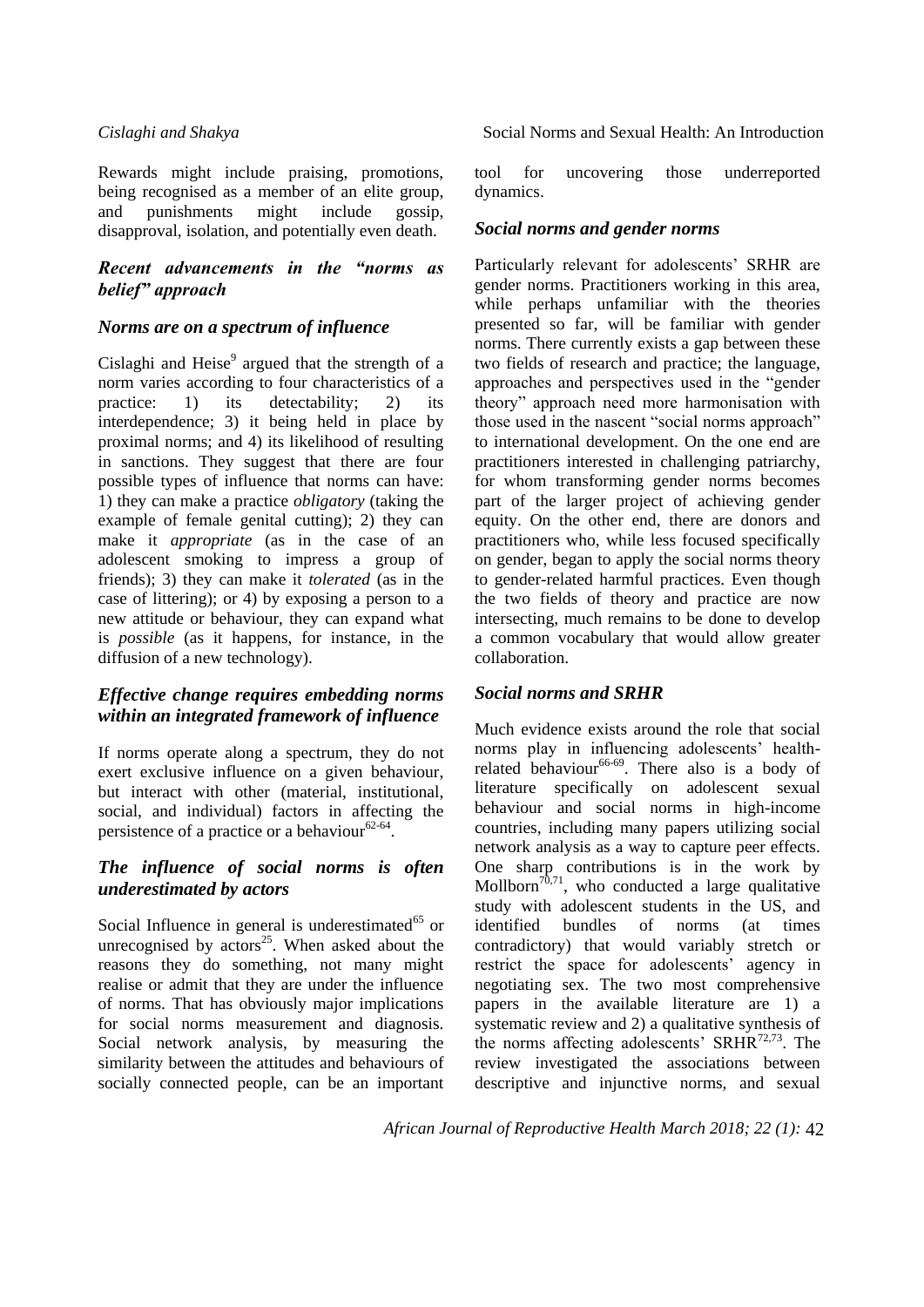activity<sup>73</sup>. The authors found that adolescent sexual activity was more strongly associated with descriptive norms than with injunctive norms. However, gender, age, and the socio-cultural context had a significant moderating effect. The qualitative synthesis found that adolescents focus more on the social rewards that sex brings to them, and less on health risk. The authors also found that adolescents reproduce dominant gender norms in how they talk about sexual behaviour and sexual decision-making<sup>72</sup>.

Much of the available research on social norms and adolescents' SRHR focuses on sexual initiation. Even though many of these studies did not specifically measure social norms, results point towards the effect of these norms on adolescents' sexual behaviour. A series of studies showed that the age of sexual initiation of one's adolescents' peers is a strong predictor of one's age of sexual initiation, controlling for other factors<sup>74-78</sup>. Teitler and Weiss<sup>79</sup>, for instance, found that while school level sexual initiation predicts individual adolescent sexual initiation, the school level perceived norms regarding the acceptable age for sexual initiation was a significant predictor of individual age at initiation controlling for students own attitudes. The effect of norms on adolescents' SRHR is not limited to sexual debut: studies have found similar relations between peers' contraceptive use and one's use<sup>80</sup> and even peers' experience of sexual violence and one's experience<sup>81</sup>. The effect of social norms on adolescents' sexuality differs by gender. A recent study conducted in Uganda, for instance, showed that, while boys who have reported a multitude of sexual partners achieve popularity, girls who have reported a multitude of sexual partners are more likely to be ostracized $82$ . While research on what works to change social norms to improve adolescent sexual health in sub-Saharan Africa is still growing, evidence exists that norms play an important role in the way adolescents make decisions about sexuality in these contexts. Research in South Africa, for instance, has highlighted the impact of peer opinions on adolescent condom use $83,84$ . Other work has identified the role of social norms in the

*Cislaghi and Shakya* Social Norms and Sexual Health: An Introduction

perpetration of sexual violence amongst South African youth<sup>85</sup>, transactional sex in sub-Saharan Africa<sup>86</sup>, and multiple partnerships and early sexual initiation amongst adolescents in South Africa<sup>84</sup>.

# **Conclusions**

The usefulness of theoretical approaches that see social norms as people's beliefs about what others do and approve of have been highlighted. This is offered as an introduction to researchers and practitioners who intend to integrate a social norms perspective within their work in sub-Saharan Africa. Recent findings suggest that a similar endeavour can bear promising results $^{87}$ . In spite of some evidence on the role that social norms play in influencing adolescents' sexual behaviour, little is available on what works to change social norms to improve adolescents' SRHR in low and mid-income African countries. Future research and practice should further investigate the dynamics of normative influence and its change in these countries, particularly the ways in which social norms change intersects with change in other institutional, material, social and individual factors that contribute to sustaining harmful practices.

### **References**

- 1. Gibbs JP. Norms: The Problem of Definition and Classification. American Journal of Sociology. 1965;70(5):586-94.
- 2. Shaffer LS. Toward Pepitone's Vision of a Normative Social Psychology: What is a Social Norm? The Journal of Mind and Behavior. 1983;4(2):275-93.
- 3. Lapinski MK and Rimal RN. An Explication of Social Norms. Communication Theory. 2005;15(2):127- 47.
- 4. Brennan G, Eriksson L, Goodin RE and Southwood N. Explaining norms. Oxford: Oxford University Press; 2013. 1 volume p.
- 5. Huang PH and Wu H-M. More Order without More Law: A Theory of Social Norms and Organizational Cultures. Journal of Law, Economics, & Organization. 1994;10(2):390-406.
- 6. Anderson E. Beyond Homo Economicus: New Developments in Theories of Social Norms. Philosophy and Public Affairs. 2000;29(2):170-200. 7. Elsenbroich C and Gilbert N. Modelling Norms.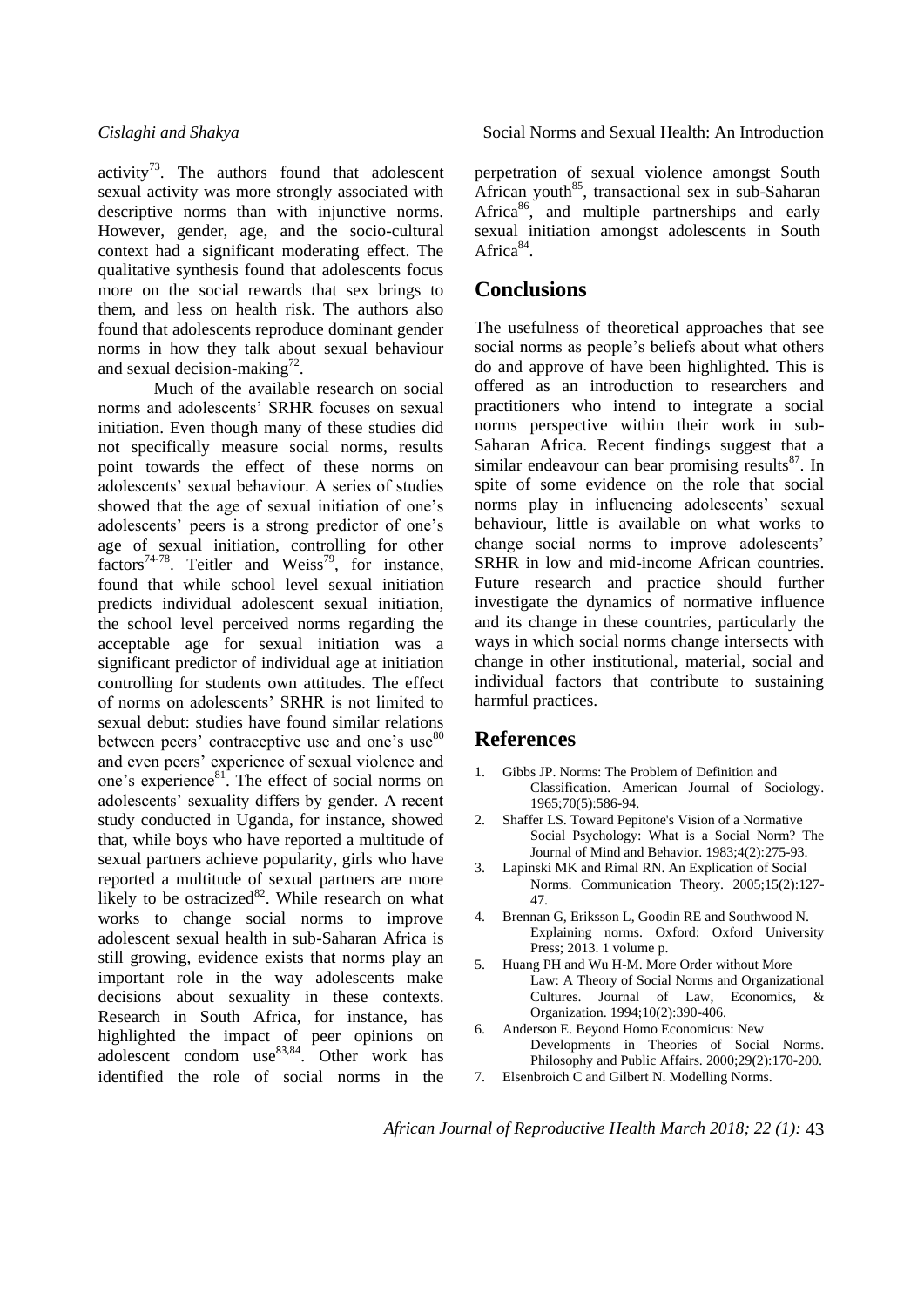Elsenbroich C, Gilbert N, editors. Amsterdam: Springer Netherlands; 2014 2014/01/01. 15-39 p.

- 8. Turiel E. The Culture of Morality: Social Development, Context, and Conflict. Cambridge: Cambridge University Press; 2002.
- 9. Cislaghi B and Heise L. Four avenues of normative influence. Health Psychology. 2018.
- 10. Bell DC and Cox ML. Social Norms: Do We Love Norms Too Much? Journal of Family Theory Review. 2015 Mar 01;7(1):28-46. PubMed PMID: 25937833. PMCID: PMC4412469. Epub 2015/05/06.
- 11. Mackie G, Moneti F, Shakya H and Denny E. What are Social Norms? How are they measured? 2015.
- 12. Stuntz W. Self-Defeating Crimes. Virginia Law Review. 2000;86:1871-82.
- 13. Mackie G. Effective Rule of Law Requires Construction of a Social Norm of Legal Obedience. In: Tognato C, editor. Rethinking Cultural Agency: The Significance of Antanas Mockus. Cambridge: Harvard University Press; 2015.
- 14. Dubreuil B and Grégoire J-F. Are moral norms distinct from social norms? A critical assessment of Jon Elster and Cristina Bicchieri. Theory and Decision. 2012;75(1):137-52.
- 15. Haidt J. The Moral Mind: How 5 Sets of Innate Intuitions Guide the Development of Many Culture-Specific Virtues, and Perhaps Even Modules. In: Carruthers P, Laurence S, Stich S, editors. The Innate Mind. New York: Oxford University Press; 2007. p. 367–91.
- 16. Bettenhausen K and Murnighan K. The Emergence of Norms in Competitive Decision-Making Groups. Administrative Science Quarterly. 1985;30(1985):350-72.
- 17. Labovitz S and Hagedorn R. Measuring Social Norms. The Pacific Sociological Review. 1973;16(3):283- 303.
- 18. Katz D and Allport FH. Student Attitudes. Syracuse, N.Y: Craftsman; 1931.
- 19. Prentice DA and Miller DT. Pluralistic ignorance and alcohol use on campus: Some consequences of misperceiving the social norm. Journal of Personality and Social Psychology. 1993 (64):243- 56.
- 20. Cialdini RB and Goldstein NJ. Social influence: compliance and conformity. Annu Rev Psychol. 2004;55:591-621. PubMed PMID: 14744228.
- 21. Cialdini RB, Kallgren CA and Reno RR. A focus theory of normative conduct: A theoretical refinement and reevaluation of the role of norms in human behavior. Advances in experimental social psychology. 1991;24(20):1-243.
- 22. Cialdini RB and Trost MR. Social influence: Social norms, conformity and compliance. In: Gilbert DT, Fiske ST, Lindzey G, editors. The handbook of social psychology. II. New York: McGraw-Hill; 1998. p. 367–91.

#### *Cislaghi and Shakya* Social Norms and Sexual Health: An Introduction

- 23. Schultz PW, Nolan JM, Cialdini RB, Goldstein NJ and Griskevicius V. The constructive, destructive, and reconstructive power of social norms. Psychol Sci. 2007 May;18(5):429-34. PubMed PMID: 17576283.
- 24. Bicchieri C. The Grammar of Society. Cambridge: Cambridge University Press; 2006.
- 25. Griskevicius V, Cialdini RB and Goldstein NJ. Social Norms: An Underestimated And Underemployed Lever For Managing Climate Change International Journal for Sustainability Communication. 2008;3:5-13.
- 26. Priolo D, Milhabet I, Codou O, Fointiat V, Lebarbenchon E and Gabarrot F. Encouraging ecological behaviour through induced hypocrisy and inconsistency. Journal of Environmental Psychology. 2016;47:166-80.
- 27. Hamann KRS, Reese G, Seewald D and Loeschinger DC. Affixing the theory of normative conduct (to your mailbox): Injunctive and descriptive norms as predictors of anti-ads sticker use. Journal of Environmental Psychology. 2015;44:1-9.
- 28. de Groot JIM and Schuitema G. How to make the unpopular popular? Policy characteristics, social norms and the acceptability of environmental policies. Environmental Science & Policy. 2012;19- 20:100-7.
- 29. Borsari B and Carey KB. Descriptive and Injunctive Norms in College Drinking: A Meta- Analytic Integration. Journal of Studies on Alcohol. 2003;64(3):331-41.
- 30. Prestwich A, Kellar I, Conner M, Lawton R, Gardner P and Turgut L. Does changing social influence engender changes in alcohol intake? A metaanalysis. Journal of Consulting and Clinical Psychology. 2016;84(10):845-60.
- 31. Reilly DW and Wood MD. A randomized test of a smallgroup interactive social norms intervention. J Am Coll Health. 2008 Jul-Aug;57(1):53-60. PubMed PMID: 18682346.
- 32. Dams-O'Connor K, Martin JL and Martens MP. Social norms and alcohol consumption among intercollegiate athletes: the role of athlete and nonathlete reference groups. Addictive Behavior. 2007 Nov;32(11):2657-66. PubMed PMID: 17544589.
- 33. Perkins HW. Social Norms and the Prevention of Alcohol Misuse in Collegiate Contexts. Journal of Studies on Alcohol. 2002;14.
- 34. Perkins HW and Berkowitz A. Perceiving the community norms of alcohol use among students: Some research implications for campus alcohol education programming. International Journal of the Addictions. 1986;21:961–76.
- 35. Prince MA and Carey KB. The malleability of injunctive norms among college students. Addict Behav. 2010 Nov; 35(11):940-7. PubMed PMID: 20598806. PMCID: PMC2929486.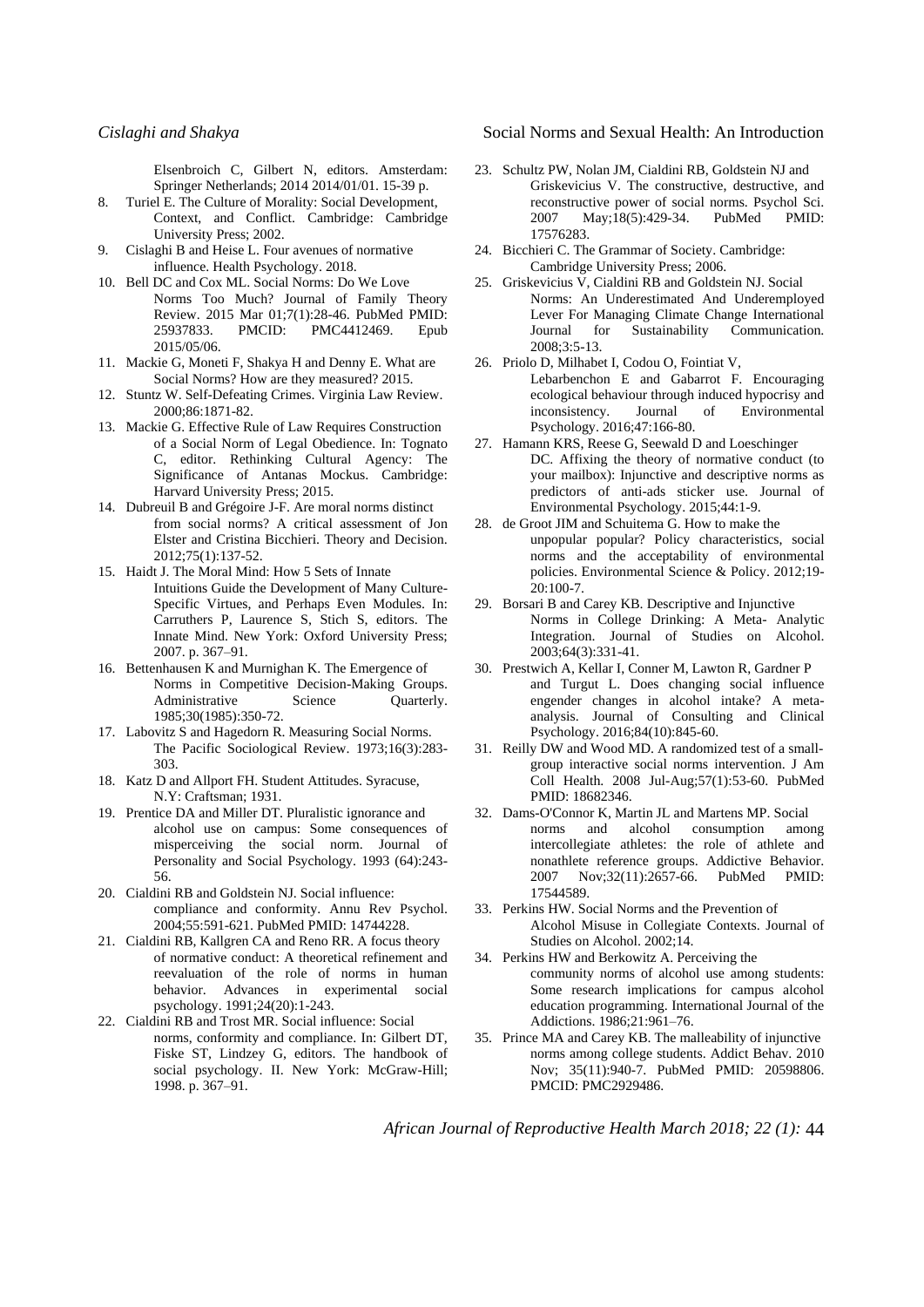- 36. Taylor CA and Sorenson SB. Injunctive social norms of adults regarding teen dating violence. J Adolesc Health. 2004 Jun;34(6):468-79. PubMed PMID: 15145404.
- 37. Smith JR, Louis WR, Terry DJ, Greenaway KH, Clarke MR and Cheng X. Congruent or conflicted? The impact of injunctive and descriptive norms on environmental intentions. Journal of Environmental Psychology. 2012;32(4):353-61.
- 38. Bosson JK, Parrott DJ, Swan SC, Kuchynka SL and Schramm AT. A dangerous boomerang: Injunctive norms, hostile sexist attitudes, and male-to-female sexual aggression. Aggress Behav. 2015 Nov-Dec;41(6):580-93. PubMed PMID: 26174353.
- 39. Hyman HH. Relections on Reference Groups. Public Opinion Quarterly. 1960;24:383-96.
- 40. Saxena DP. The "Reference Group" Concept. Social Science. 1971;46(3):155-64.
- 41. Sherif M and Cantrill H. The Psychology of Ego Involvements. New York: Wiley; 1947.
- 42. Merton RK and Kitt AS. Reference Group. In: Merton RK, Lazarsfeld PF, editors. Continuities in Social Research. Glencoe, Illinois: Free Press; 1950.
- 43. Nelson HA. A Tentative Foundation for Reference Group Theory. Sociology and Social Research. 1961;45:274-80.
- 44. Terry DJ, Hogg MA and McKimmie BM. Attitudebehaviour relations: the role of in-group norms and mode of behavioural decision-making. British Journal of Social Psychology. 2000 Sep;39:337-61. PubMed PMID: 11041007.
- 45. Terry DJ, Hogg MA and White KM. The theory of planned behaviour: self-identity, social identity and group norms. Br J Soc Psychol. 1999 Sep;38 ( Pt 3):225-44. PubMed PMID: 10520477.
- 46. Park HS and Smith SW. Distinctiveness and Influence of Subjective Norms, Personal Descriptive and Injunctive Norms, and Societal Descriptive and Injunctive Norms on Behavioral Intent: A Case of Two Behaviors Critical to Organ Donation. Human Communication Research. 2007;33(2):194-218.
- 47. Reid AE, Cialdini RB and Aiken LS. Social Norms and Health Behavior. In: Steptoe A, editor. Handbook of Behavioral Medicine. New York: Springer; 2010. p. 263-71.
- 48. Cialdini RB, Reno RR and Kallgren CA. A Focus Theory of Normative Conduct: Recyling the Concept of Norms to Reduce Littering in Public Places. Journal of Personality and Social Psychology. 1990;58(6):1015-26.
- 49. Munger K and Harris sJ. Effects of an observer on handwashing in a public restroom. Perceptual and Motor Skills. 1989;69:733-4.
- 50. Maccob EE. Historical Overview of Socialization Research and Theory. In: Grusec JE, Hastings PD, editors. Handbook of Socialization. New York: Guilford Press; 2007.

*Cislaghi and Shakya* Social Norms and Sexual Health: An Introduction

- 51. Elster J. Explaining Social Behaviour, More Nuts and Bolts for the Social Sciences. Cambridge: Cambridge University Press; 2007.
- 52. Wyer RSJ. The Automaticity of Everyday Life. New York: Psychology Press; 2014.
- 53. Bargh JA and Williams EL. The Automaticity of Social Life. Current Directions in Psychological Science. 2006;15(1):1-4.
- 54. Hogg MA and Reid SA. Social Identity, Self-Categorization, and the Communication of Group Norms. Communication Theory. 2006;16(1):7-30.
- 55. Turner JC, Hogg M, Oakes P, Reicher S and M W. Rediscovering the social group: A selfcategorisation theory. Oxford: Basil Blackwell; 1987.
- 56. Guala F. Reciprocity: weak or strong? What punishment experiments do (and do not) demonstrate. Behav Brain Sci. 2012 Feb;35(1):1-15. PubMed PMID: 22289303.
- 57. Horne C. Explaining Norm Enforcement. Rationality and Society. 2007;19(2):139-70.
- 58. Cronk L and Leech BL. Meeting at Grand Central : understanding the social and evolutionary roots of cooperation. Princeton, N.J. ; Oxford: Princeton University Press; 2013. xi, 246 p. p.
- 59. Fehr E and Fischbacher U. Social norms and human cooperation. Trends Cogn Sci. 2004 Apr;8(4):185- 90. PubMed PMID: 15050515.
- 60. Morris MW, Hong Y-y, Chiu C-y and Liu Z. Normology: Integrating insights about social norms to understand cultural dynamics. Organizational Behavior and Human Decision Processes. 2015;129:1-13.
- 61. Young HP. The Evolution of Social Norms. Annual Review of Economics. 2015;7(1):359-87.
- 62. Cislaghi B and Heise L. Measuring Gender-related Social Norms: Report of a Meeting, Baltimore Maryland, June 14-15, 2016. London: LSHTM; 2017.
- 63. Rimal RN. An empirical test of some moderators of social norms influence. Learning Collaborative on Social Norms and Adolescents' Sexual and Reproductive Health; Washington DC2016.
- 64. Cislaghi B and Heise L. Theory and Practice of Social Norms Interventions: Eight Common Pitfalls. 2018;Health Promotion International.
- 65. Cialdini RB. Basic Social Influence Is Underestimated. Psychological Inquiry. 2005;16(4):158-61.
- 66. Stark L, Asghar K, Seff I, Cislaghi B, Yu G, Gessesse TT, Eoomkham J, Baysa AA and Kahtrine F. How gender- and violence-related norms affect selfesteem among adolescent refugee girls living in Ethiopia. Global Mental Health. 2018;17(5).
- 67. Albert D, Chein J and Steinberg L. The Teenage Brain: Peer Influences on Adolescent Decision Making. Curr Dir Psychol Sci. 2013 Apr;22(2):114-20. PubMed PMID: 25544805. PMCID: PMC4276317.